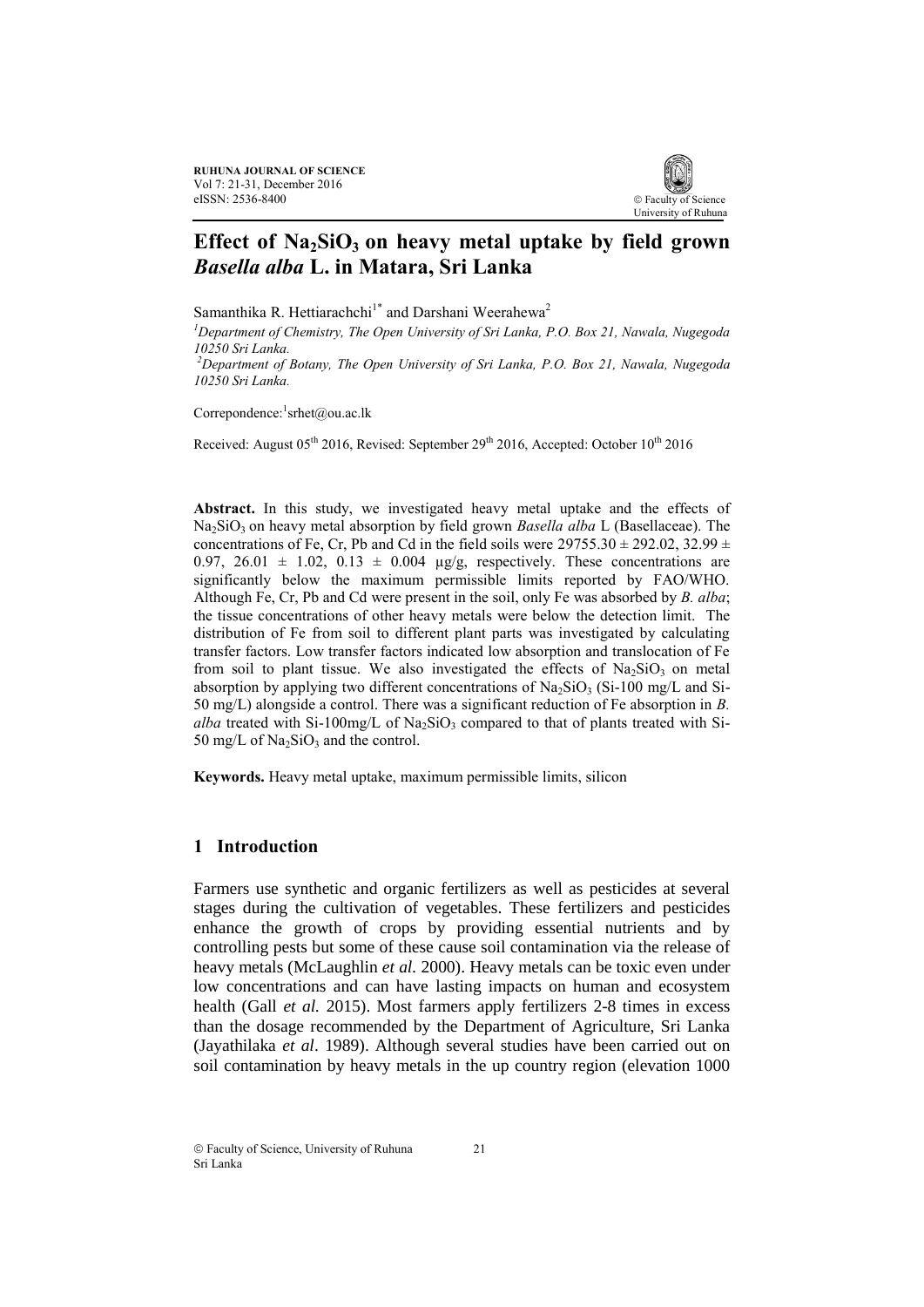m above the sea level) of Sri Lanka (Jayathilaka *et al.* 1981, Premarathna *et al.* 2005), limited research has been conducted to date on heavy metal contamination in the low country region of Sri Lanka (Premarathne *et al.* 2011).

Farmers in the low country region of Sri Lanka mainly use animal fertilizers such as cattle and poultry manure during the cultivation of green leafy vegetables, including *Basella alba* L (Premarathna *et al.* 2011). These natural fertilizers contain relatively high concentrations of Zn, Se, Mn, Co, As and Fe (Bolan *et al.* 2010). Consumption of heavy metal contaminated vegetables is one of the direct pathways of heavy metal entry to the food chain (Sharma *et al.* 2009; Chen *et al.* 2014). World Health Organization (WHO) has proposed maximum permissible limits for different heavy metals in soil and vegetables (Chiroma *et al*. 2014). Leafy vegetables are known to accumulate heavy metals (Neilson and Rajakaruna 2014); several studies have been carried out to assess heavy metals in vegetables (Guptha *et al*. 2010; Abah *et al*. 2014, Kananke *et al.* 2014; Rajapakshe *et al*. 2011; Premarathna *et al.* 2005), including those grown in Sri Lanka. Results of studies conducted in Sri Lanka have shown that heavy metals present in several leafy vegetables grown in certain areas of the country are above the maximum permissible limits set by WHO (Guptha *et al*. 2010; Abah *et al.* 2014; Kananke *et al.* 2014; Rajapakshe *et al.* 2011; Premarathna *et al.* 2005; Jayasinghe *et al.* 2005; Rathnayake *et al.* 2004).

Silicon (Si) is present as silicate minerals in the Earth's crust and these minerals undergo chemical and physical withering, finally getting incorporated in to the soil. In the soil solution, Si is present as uncharged monomeric orthosilicic acid  $(H_4SiO_4)$  with concentration in the range of 0.1-0.6 mM (Epstein *et al.* 1994; Ma *et al*. 2002). Although Si is the second most abundant element on the Earth's crust, plants can absorb Si only in the form of orthosilicic acid which is quickly precipitated as amorphous Si after absorption (Lux *et al.* 2003). Therefore, amorphous Si is the only form of Si present in plants (Ding *et al.* 2008). Amorphous Si particles that are precipitated in plant cells are called phytoliths but the locations and the proportions can vary with the plant species as well as the age of plants (Ponzi *et al.* 2003; Sangster *et al.* 2001). Number of studies has shown that metal toxicity can be alleviated with the application of small quantities of Si (Neumann *et al.* 2001; Ma *et al.* 2002; Rogalla *et al.* 2002; Liu *et al.* 2009; Ma *et al*. 2008). Ma and Takahashi (2002) have showed that after the application of Si, the oxidizing capacity of roots increases so that ferrous ions oxidize to ferric ions, preventing the uptake of Fe. Manganese toxicity is also reduced with the application of Si because Mn binds to the cell wall, limiting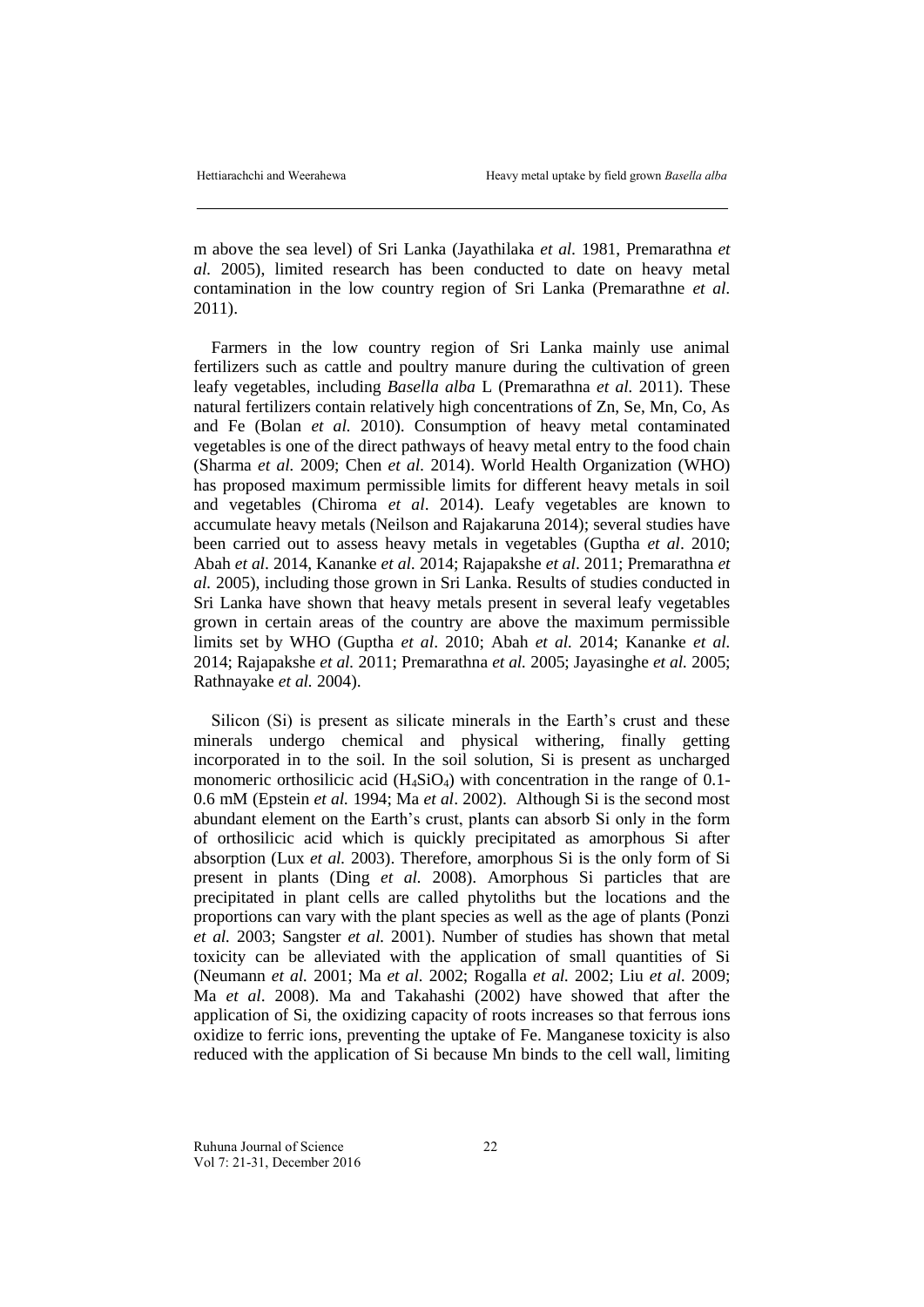cytoplasmic concentrations (Rogalla *et al.* 2002). Neumann and zur Nieden (2001) showed that with the application of Si, Zn can be co-precipitated with Si in cell walls, resulting in less soluble Zn in plants. It was also shown that silicic acid has the ability to decrease As accumulation (Ma *et al.* 2008).

As heavy metals have persistent and accumulative nature, they have the ability to concentrate through the food chain and reach lethal doses to humans (Sharma *et al.* 2009; Gall *et al.* 2005). Therefore, it is important to analyze heavy metals present in field grown vegetables such as *B. alba* to determine whether they comply with the permissible limits proposed by WHO. *Basella alba* is a green leafy vegetable with important mineral nutrients; people frequently include this leafy vegetable in their diet. We conducted the present study to investigate heavy metal absorption by *B. alba* and the effect of Si on heavy metal absorption by the plant.

## **2. Materials and Methods**

#### **2.1 Study site**

The study was conducted at Sulthanagoda, Matara District, Southern Province of Sri Lanka. Average annual temperature and the annual rain fall of this area are  $26.7 \text{ °C}$  and  $2327 \text{ mm}$ , respectively.

#### **2.2 Experimental design**

Experiment was conducted using three different concentrations of  $\text{Na}_2\text{SiO}_3$ (Si- 0 mg/L-control, Si- 50 mg/L and 100 mg/L). Each treatment was composed of three replicate beds (1m x  $2m \times 2m$ ) arranged in a Randomized Complete Block Design (RCBD). Basal fertilizer (NPK) application was done as recommended by the Department of Agriculture, Sri Lanka (Bolan *et al*. 2010). Cattle and poultry manure were also applied as basal fertilizer. We commenced this work on 15.01.2015.

## **2.3 Plant material**

Seeds of *B. alba* were from one mother plant of the farmer's field at Sulthanagoda and they were sawn in a nursery and maintained for one month, and then seedlings were transferred into beds.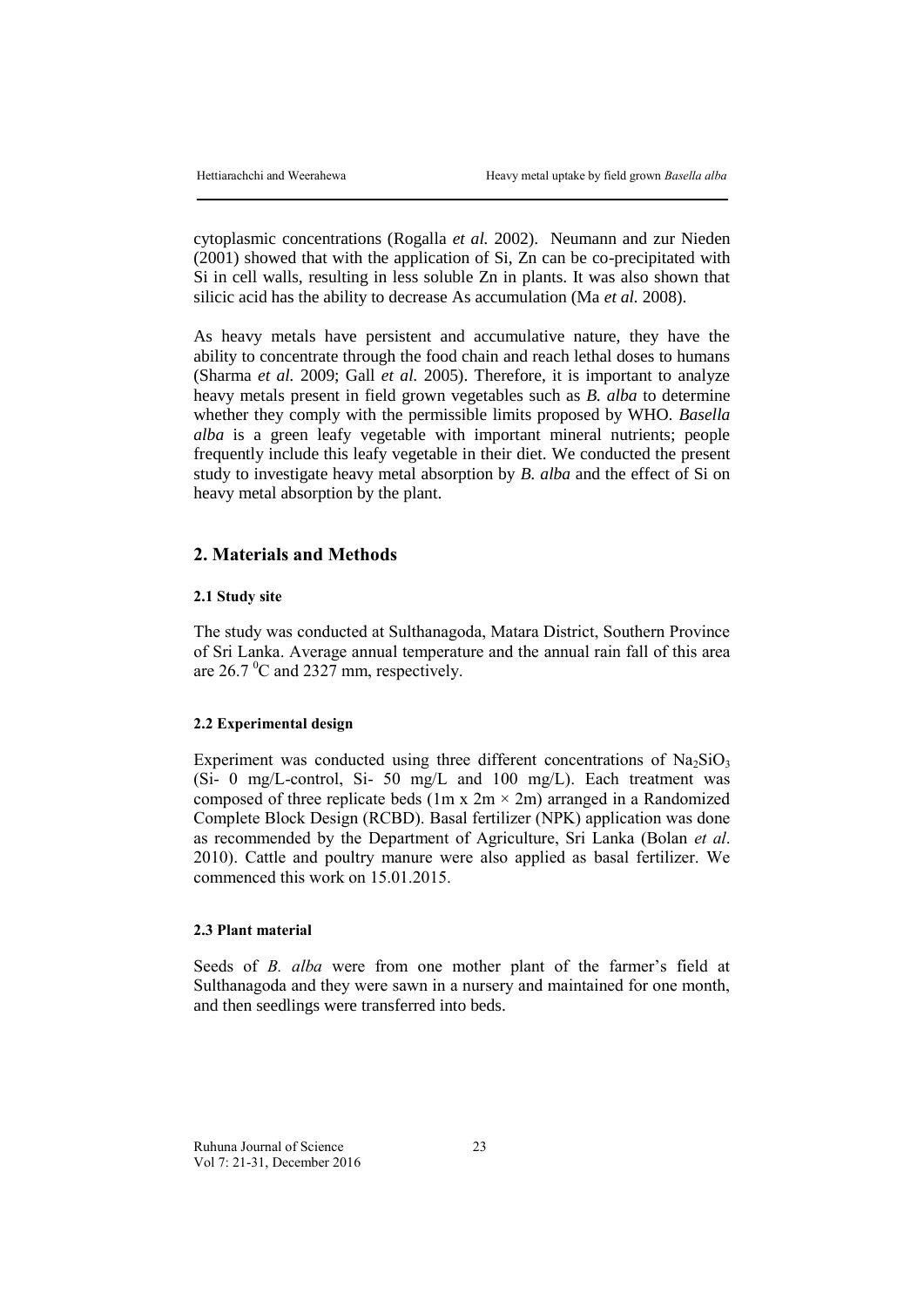## **2.4 Preparation of plant and soil samples prior to the analysis of heavy metals (Before the application of Na2SiO3)**

After one month of planting, three plants were pulled off randomly from each bed and washed with tap water, followed by three separate washes with deionized water and air dried. Then, roots, stems and leaves were separated from each plant, cut into small pieces, freeze dried for 5 days in separately labeled zip lock bags and stored at  $-4$  °C until analyses were carried out.

10 g of three soil samples were taken from the middle of each bed up to 1 feet depth from the rhizosphere of the harvested plants, using a stainless steel spatula, mixed well and air dried for two days followed by oven drying at 70  $\rm{^oC}$  for three days. Soil samples were kept in labeled zip lock bags until further analysis.

## **2.5 Application of Na2SiO3 and preparation of plant and soil samples prior to the analysis of heavy metals**

Three different concentrations of liquid  $Na<sub>2</sub>SiO<sub>3</sub>(Si - 100 mg/L, 50 mg/L, and$ 0 mg/L) were added to the rooting zone of the plants in the three replicate beds as a spray application on a weekly basis for two months. After one month of  $Na<sub>2</sub>SiO<sub>3</sub>$  application, three plants from each bed were pulled out and washed with tap water followed by three washes with deionized water and air dried. Then the roots, stems and leaves were separated and cut into small pieces and freeze dried for five days. Labeled samples were stored at -4 °C until analyses were carried out.

10 g of three soil samples from each bed were collected, air dried, and then oven dried for three days at 70  $^{\circ}$ C. Dried soil samples were kept in labeled zip lock bags. Same procedure was repeated for the samples collected after second month.

#### **2.6 Analysis for heavy metals**

#### *Soil Samples:*

Soil samples were crushed, sieved (less than 2 mm pore size) and mixed to obtain homogenized mixtures. Approximately 4 g of soil sample was ashed using a muffle furnace for 6-8 h by controlling the temperature within the range of 490-500  $\mathrm{^0C}$ . Subsequently, the sample was cooled down to room temperature and about 10 mL of analytical grade HCl:  $HNO<sub>3</sub>$  (1:3) mixture was added and the resultant sample, filtered using 0.45µm filter paper,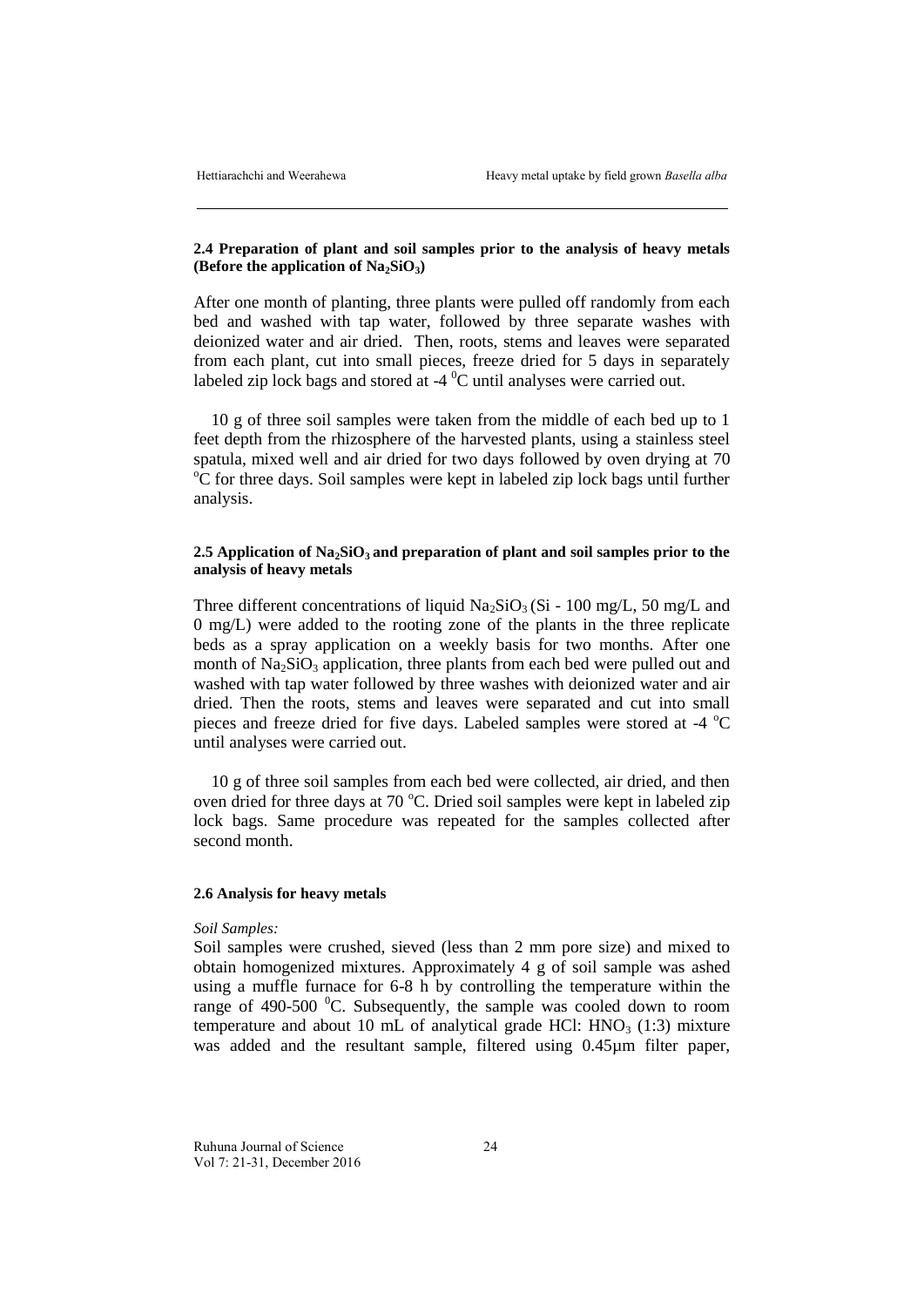transferred in to a 50 mL volumetric flask and diluted up to the mark with deionized water.

GF-AAS was calibrated by using Fischer Scientific calibration standards and the results were obtained from Graphite Furnace Atomic Absorption Spectrophotometer (GF-AAS) [model GBC 932+, Australia].

*Plant Materials:*

Plant materials were ground and mixed well to get homogenized mixtures. The procedure used for soil samples was followed for acid digestion of plant materials, but, only 10 mL of  $HNO<sub>3</sub>$  was added instead of HCl: $HNO<sub>3</sub>$  (1:3) mixture. Concentration of heavy metal ions were obtained from Graphite Furnace Atomic Absorption Spectrophotometer after calibration.

#### **2.7 Transfer factors**

In order to understand the translocation of Fe into different plant parts, transfer factors among different plant parts:soil were calculated.

Fe transfer factor of leaves:soil = Concentration of Fe in leaves ------------------------------------ Concentration of Fe in soil

## **3 Results and Discussion**

#### **3.1 Heavy metals present in soil**

As shown in Table 1, higher concentrations of Fe, Cr and Pb were detected compared to Cd in all the soil samples tested. Concentrations of Fe, Cr, Pb and Cd in field soils were  $29755.30 \pm 292.02$ ,  $32.99 \pm 0.97$ ,  $26.01 \pm 1.02$ ,  $0.13$  $\pm$  0.004 µg/g, respectively. All the concentrations were below the maximum permissible limits set by WHO (Chiroma *et al.* 2014).

Premarathna *et al.* (2011) have reported heavy metal concentrations in certain crops and soil in up-country and some parts of low-country regions of Sri Lanka. They have observed much higher concentrations of Cd and Pb in soil samples than those observed in the present study. According to their results, concentration of Cd in Sedawatta in Colombo district, Sri Lanka has been in the range of 0.61-3.28 µg/g whereas those in Kandapola in Nuwara Eliya District, Sri Lanka has been in the range of 0.39-1.96  $\mu$ g/g. Concentrations of Pb were reported to be 39-118 and 27-97 µg/g respectively. Some of these reported concentrations in up- and low-country soils of Sri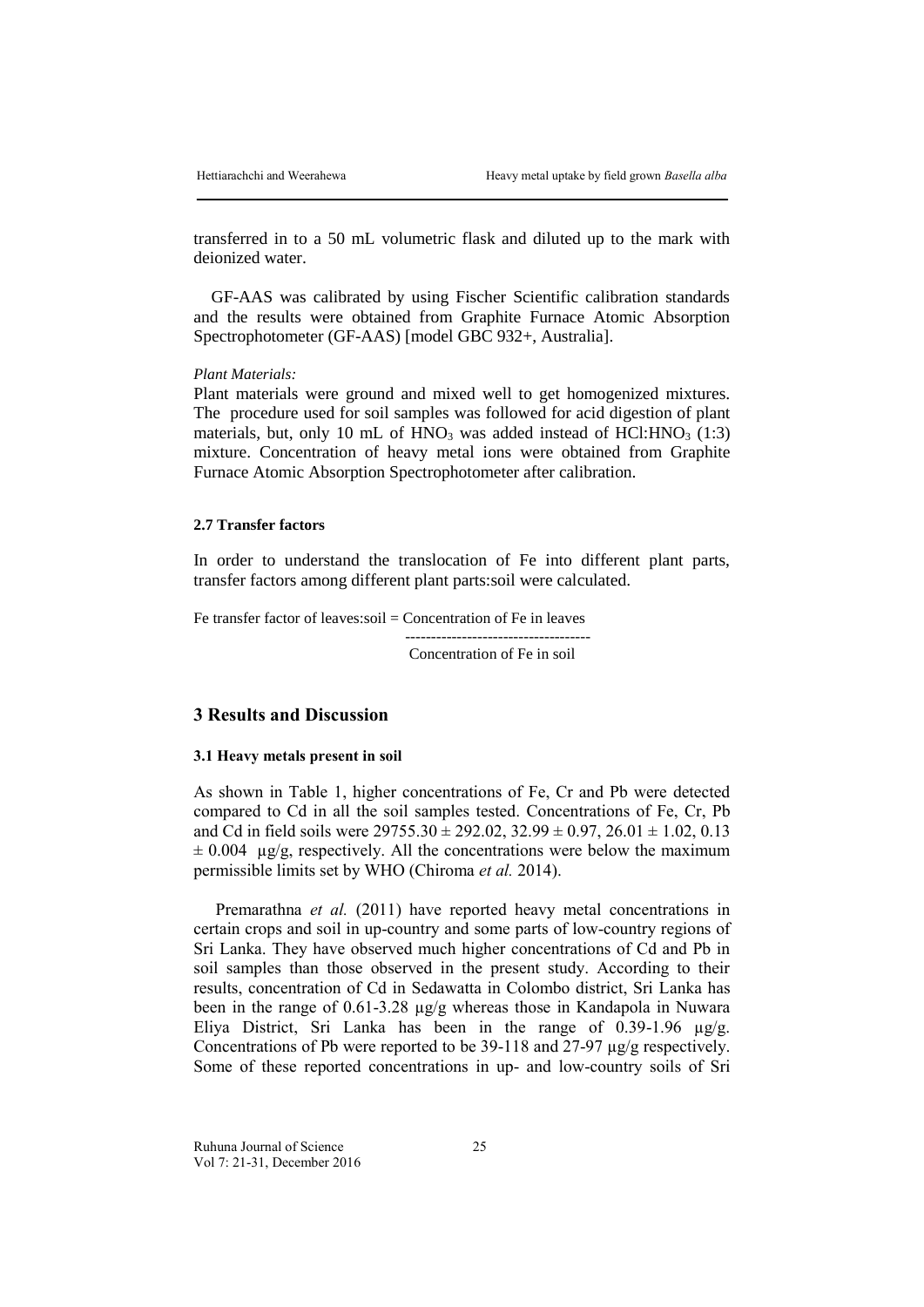Lanka are higher than the maximum permissible limits. In contrast, the soil samples analyzed in the present study showed negligible amount of Cd and considerably lower amount of Pb when compared to the maximum permissible limits (Chiroma *et al.* 2014).

|                             | Metal concentration in soil $(\mu g/g)$                             |                                                                          |                                                    |
|-----------------------------|---------------------------------------------------------------------|--------------------------------------------------------------------------|----------------------------------------------------|
|                             | <b>Before spraying</b><br>Na <sub>2</sub> SiO <sub>3</sub>          | 1 month after<br>spraying $Na2SiO3$                                      | 2 months after<br>spraying $Na2SiO3$               |
| Fe                          |                                                                     |                                                                          |                                                    |
| Si(100 mg/L)<br>Si(50 mg/L) | $28582.31 \pm 290.45$ <sup>a</sup><br>$27362.71 \pm 287.40^{\circ}$ | $27877.96 \pm 290.45$ <sup>d</sup><br>$25188.91 \pm 298.52$ <sup>e</sup> | $27240.80 \pm 296.86$ s<br>$27171.35 \pm 286.38$ s |
| $Si$ (0 mg/L)               | $29755.30 \pm 292.02$ °                                             | $29445.89 \pm 294.41$ <sup>f</sup>                                       | $29523.45 \pm 293.61$ <sup>h</sup>                 |
| <b>Cd</b>                   |                                                                     |                                                                          |                                                    |
| $Si$ 100 mg/L               | $0.13 \pm 0.004$ <sup>a</sup>                                       | $0.11 \pm 0.004$ <sup>c</sup>                                            | $0.11 \pm 0.004$ <sup>d</sup>                      |
| $Si$ 50 mg/L                | $0.00002 \pm 0.004$ <sup>b</sup>                                    | $0.00012 \pm 0.004$ <sup>b</sup>                                         | $0.00002 \pm 0.004$ <sup>e</sup>                   |
| $Si$ 0 mg/L                 | $0.13 \pm 0.004$ <sup>a</sup>                                       | $0.11 \pm 0.004$ <sup>c</sup>                                            | $0.00002 \pm 0.004$ <sup>d</sup>                   |
| $C_{r}$                     |                                                                     |                                                                          |                                                    |
| Si 100 mg/L                 | $35.56 \pm 1.02$ <sup>a</sup>                                       | $30.89 \pm 1.03$ <sup>cd</sup>                                           | $34.56 \pm 1.06$ <sup>f</sup>                      |
| $Si$ 50 mg/L                | $29.19 \pm 1.00^{\circ}$                                            | 29.52 $\pm$ 0.98 <sup>ce</sup>                                           | $29.54 \pm 1.04$ <sup>g</sup>                      |
| $Si$ 0 mg/L                 | $32.99 \pm 0.97$ <sup>a</sup>                                       | $30.91 \pm 1.01$ <sup>de</sup>                                           | $32.56 \pm 1.06$ <sup>fg</sup>                     |
| Pb                          |                                                                     |                                                                          |                                                    |
| $Si$ 100 mg/L               | $28.31 \pm 1.11$ <sup>ab</sup>                                      | $27.90 \pm 1.15$ <sup>d</sup>                                            | $28.10 \pm 1.29$ f                                 |
| Si 50 mg/L                  | $25.50 \pm 1.13$ <sup>ac</sup>                                      | $21.15 \pm 1.27$ <sup>e</sup>                                            | $23.79 \pm 1.53$ s                                 |
| Silicon 0 mg/L              | $26.01 \pm 1.02^{bc}$                                               | $24.43 \pm 1.13$ <sup>de</sup>                                           | $21.59 \pm 1.22$ <sup>g</sup>                      |

**Table 1.** Heavy metals present in soil after the Silicon (Si) treatments.

The values which share the same letter have no significant difference. Comparisons were carried out for each metal separately.

Based on a one-way ANOVA, a significant difference  $(p<0.05)$  was noted for soil Fe among the treatments (100 mg/L, 50 mg/ L, and the control) during both application stages: before spraying  $(28,582.31 \text{ µg/g}, 27,362.71 \text{ µg/g},$ 29,755.30  $\mu$ g/g, respectively) and one month after spraying (27,877.96  $\mu$ g/g, 25,188.91  $\mu$ g/g, 29,445.89  $\mu$ g/g, respectively). Two months after spraying, a significant difference was noted in both treatments, including 100 mg/L  $(27,240.80 \text{ µg/g})$  and 50 mg/L  $(27,171.35 \text{ µg/g})$  compared to the control (29,523.45 µg/g). Furthermore, there was no significant difference in the Fe concentrations in soil among three application stages.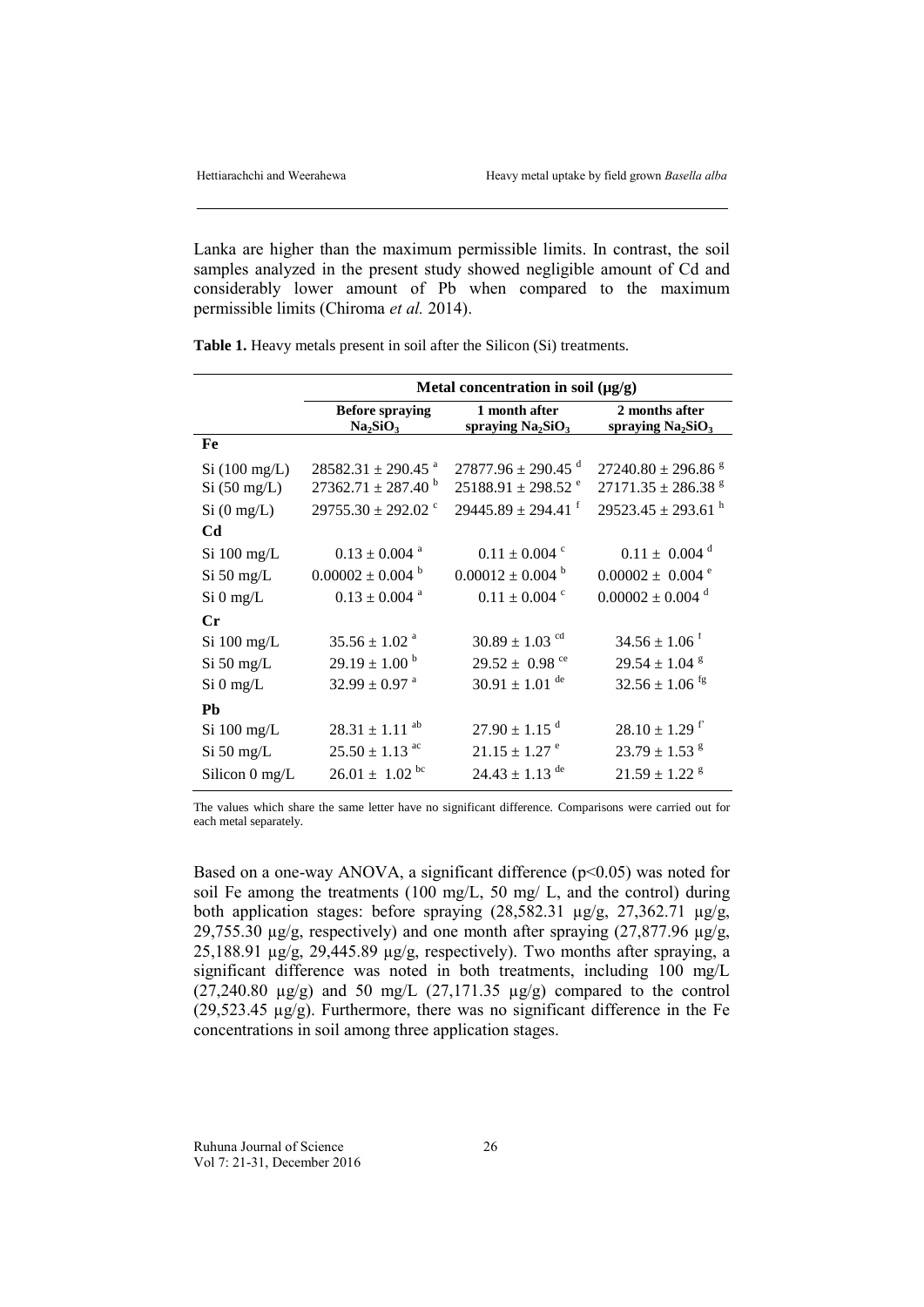#### **3.2 Fe accumulation in different plant parts of** *Basella alba*

Table 2 summarizes Fe transfer factors of different plant parts:soil. All transfer factors are very small thus only small portion of Fe present in soil has been translocated to plant tissue. Transfer factors decreased in the order of root:soil > stems:soil > leaves:soil. In other words, translocation of Fe decreased from the bottom to the top of the plant. About one thousandth of Fe in soil was transferred to leaves of *B. alba*.

**Plant part: Soil Fe Transfer factors** Leaves: Soil  $1.30 \times 10^{-3}$ Stems:Soil  $1.90 \times 10^{-3}$ Roots:Soil 9.70  $\times 10^{-3}$ 

**Table 2**. Fe transfer factors of different plant parts:soil of *B. alba*.

Although heavy metals were present in the soil, only Fe was absorbed by *B. alba.* All the other heavy metals were below the detection limit. Kananke *et al.* (2014) have reported heavy metal accumulation in some leafy vegetables including *B. alba* collected from open market sites in Piliyandala area in Colombo district, Sri Lanka. According to their report, concentrations of Ni, Cd, Cr and Pb in *B. alba* were above the maximum permissible limits set by FAO/WHO (Chiroma *et al.* 2014).

Si-mediated heavy metal absorption has been observed in many plants (Rogalla *et al*. 2002; Neumann *et al*. 2001; Liu *et al*. 2009; Ma *et al*.2008; Wang *et al.* 2000). Wang *et al.* have (2000) reported a reduction of Cd uptake in rice with the application of Si (Wang *et al.* 2000). Similarly, Si mediated Cd uptake has been observed in other plants such as strawberry, cucumber, and maize (Nwachukwu *et al.* 2007; Chiroma *et al.* 2014; Wijewardena *et al.* 2004).

Table 3 shows that the Fe content in different plant tissues are significantly different among two treatments of  $Na<sub>2</sub>SiO<sub>3</sub>$  and the control, indicating differences in the capacity for Fe uptake. Increase in accumulation of Fe was observed during the first month despite the  $Na<sub>2</sub>SiO<sub>3</sub>$  treatment. It may be due to increase in accumulation of Fe with time. However, after two months of  $Na<sub>2</sub>SiO<sub>3</sub>$  application. Fe accumulation was decreased. Fe concentrations of leaves after two months of Si applications (both in Si-100mg/L and Si-50 mg/L) are less than before treatments. For example, Fe concentrations in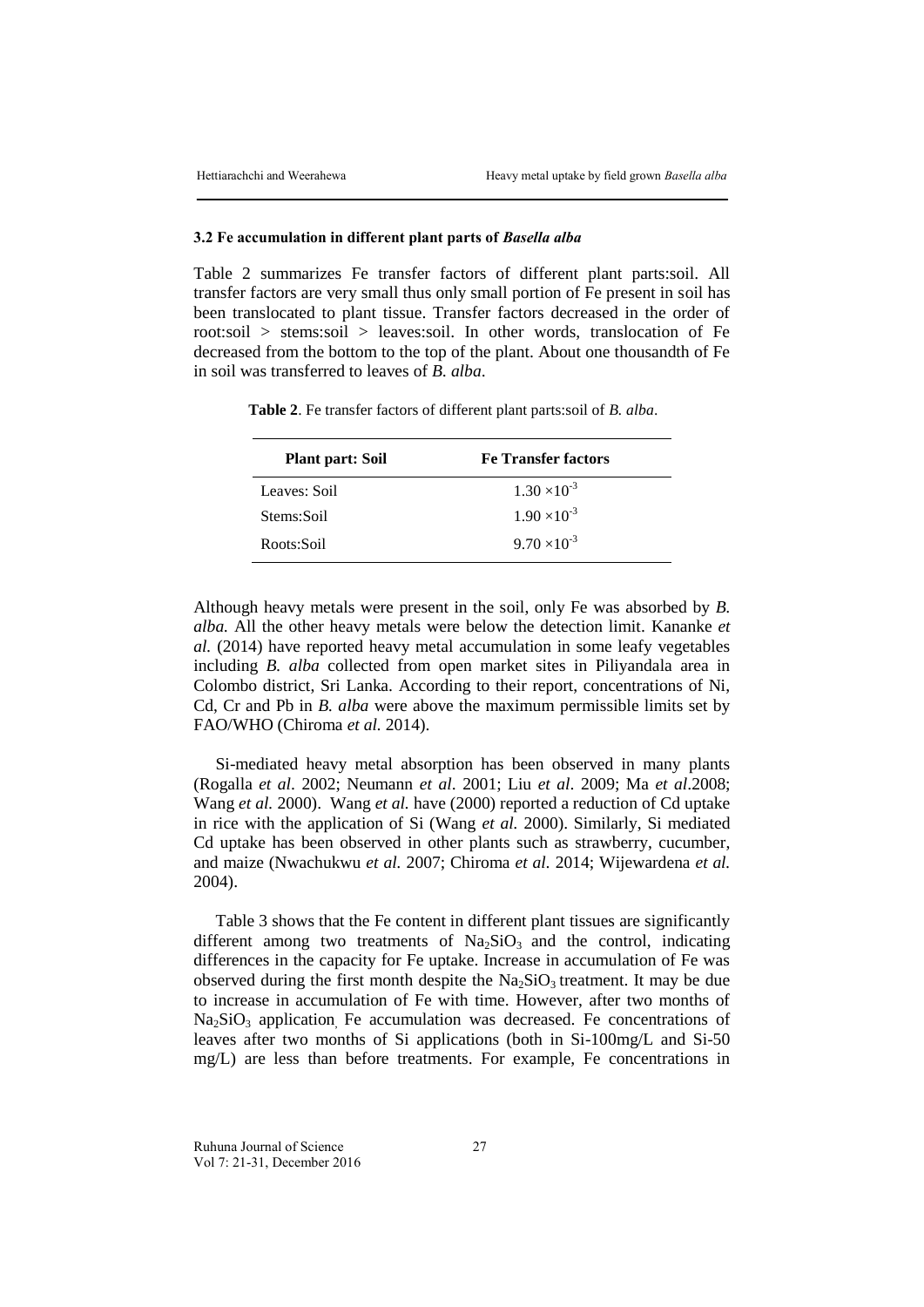leaves treated with Si-100 mg/L before and after application are  $55.02 \pm 2.05$ μg/g and  $16.27 \pm 2.30$  μg/g respectively. Further, Table 3 shows that the application of higher concentration of Si lowers the capacity for Fe absorption. For example, Fe concentrations of leaves treated with  $Si - 100$ mg/L before and after the application and the leaves treated with Si-50 mg/L before and after the application are  $55.02 \pm 2.05$  μg/g,  $16.27 \pm 2.30$  μg/g respectively, and  $24.13 \pm 1.99$ ,  $13.27 \pm 2.09$  μg/g, respectively. There is no significant difference in leaves treated with Si-0 mg/L (control) before and after the application.

**Table 3.** Fe absorption capacities of different plant parts of *B. alba* after treating with different concentrations of  $Na<sub>2</sub>SiO<sub>3</sub>$  at different time periods.

|                                                            | Fe concentration in plant samples $(\mu g/g)$               |                                                      |                                   |
|------------------------------------------------------------|-------------------------------------------------------------|------------------------------------------------------|-----------------------------------|
|                                                            | Na <sub>2</sub> SiO <sub>3</sub><br>$(Si-100 \text{ mg/L})$ | Na <sub>2</sub> SiO <sub>3</sub><br>$(Si - 50$ mg/L) | <b>Control</b><br>$(Si - 0 mg/L)$ |
| <b>Before spraying</b><br>Na <sub>2</sub> SiO <sub>3</sub> |                                                             |                                                      |                                   |
| Leaves                                                     | $55.02 \pm 2.05$ <sup>a</sup>                               | $24.13 \pm 1.99$ <sup>d</sup>                        | $32.90 \pm 2.26$ s                |
| <b>Stem</b>                                                | $67.96 \pm 2.01$ <sup>b</sup>                               | $60.95 \pm 2.15^e$                                   | $69.04 \pm 2.30$ <sup>h</sup>     |
| Root                                                       | $394.73 \pm 2.11$ °                                         | $233.24 \pm 2.19$ <sup>f</sup>                       | $198.53 \pm 1.87$ <sup>i</sup>    |
| 1 month after<br>spraying $Na2SiO3$                        |                                                             |                                                      |                                   |
| Leaves                                                     | $114.33 \pm 1.77$ <sup>a</sup>                              | $74.21 \pm 2.79$ <sup>d</sup>                        | $37.62 \pm 2.70$ s                |
| Stem                                                       | $363.73 \pm 1.77$ <sup>b</sup>                              | $133.93 \pm 2.82$ <sup>e</sup>                       | $123.56 \pm 3.16^{\text{h}}$      |
| Root                                                       | 472.32 $\pm$ 1.77 $\degree$                                 | $545.04 \pm 2.81$ <sup>f</sup>                       | $462.57 \pm 2.75$ <sup>i</sup>    |
| 2 months after<br>spraying $Na2SiO3$                       |                                                             |                                                      |                                   |
| Leaves                                                     | $16.27 \pm 2.30$ <sup>a</sup>                               | $13.27 \pm 2.09$ <sup>d</sup>                        | $34.54 \pm 2.33$ <sup>g</sup>     |
| <b>Stem</b>                                                | $84.89 \pm 2.31$ <sup>b</sup>                               | $129.91 \pm 2.35$ <sup>e</sup>                       | $82.46 \pm 2.53$ <sup>h</sup>     |
| Root                                                       | $285.22 \pm 2.14$ <sup>c</sup>                              | $741.99 \pm 2.16$ <sup>f</sup>                       | $341.49 \pm 2.29$ <sup>i</sup>    |

The values which share the same superscript letters have no significant (p<0.05) difference. Comparisons were made separately for different spraying stages.

Our results show a significant difference in Fe accumulation among different plant tissues including stem, leaves and roots collected from the plants exposed to different treatments. Our results also show that Fe accumulation in different plant parts is significantly different  $(p<0.05)$  within treatments. When comparing the accumulation of Fe in a particular plant part within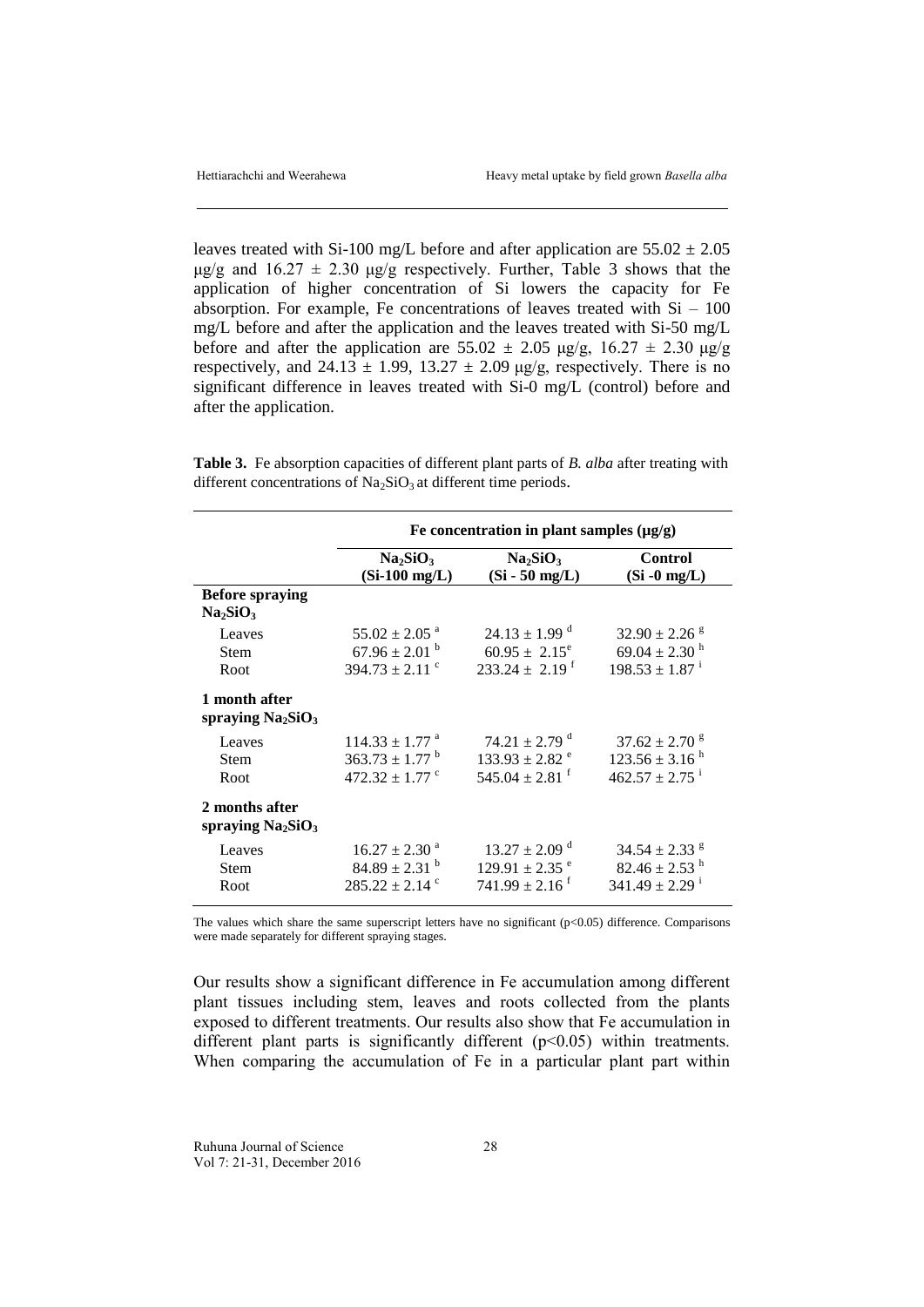different treatments, significant differences were noted in all the plant parts. Also, when comparing the accumulation of Fe among different treatments under different time periods a significant difference was shown in all the plant parts.

We document that the highest Fe concentrations are found in the roots and the lowest concentrations are found in the leaves in all three treatments under all three application stages.

# **4 Conclusion**

Concentrations of Fe, Cr, Pb and Cd in the soils tested were 29755.30  $\pm$ 292.02, 32.99  $\pm$  0.97, 26.01  $\pm$  1.02, 0.13  $\pm$  0.004 µg/g, respectively. Concentration of Cd in the tested soil is much less, compared to other heavy metals. All these concentrations are below the maximum permissible limit reported by FAO/WHO. Therefore, the soil samples from our study site were not heavily contaminated by the studied heavy metals. Among the metals studied, only Fe was absorbed by *Basella alba*. Transfer factors calculated for Fe among different parts of the plant:soil revealed that translocation of Fe is different among individual parts of the plant. Our experimental results (we had to limit up to three replicates due to high cost of analysis) also showed that application of  $Na<sub>2</sub>SiO<sub>3</sub>$  reduces Fe absorption capacity of *B. alba*. There was a significant difference in Fe accumulation in different plant tissue treated with different treatments of  $Na<sub>2</sub>SiO<sub>3</sub>$ . Fe accumulation in different plant parts was significantly different within treatments and among different treatments from three different application stages. Between the two concentrations of  $Na<sub>2</sub>SiO<sub>3</sub>$  used, Si-100 mg/L reduced the absorption capacity more than that of Si-50 mg/L. Therefore, we can conclude that Fe absorption in field grown *B. alba* can be decreased by treating the plants with Si-100 mg/L of  $Na<sub>2</sub>SiO<sub>3</sub>$  than treating with Si-50mg/L of  $Na<sub>2</sub>SiO<sub>3</sub>$ .

**Acknowledgements** This work was funded by the Faculty Research Grant – 2015, Faculty of Natural Sciences, The Open University of Sri Lanka. Authors would like to acknowledge Ms. D. S. W. Wickramasinghe, undergraduate student at the Open University of Sri Lanka for the support during the research project and Dr. M. N Kaumal, Senior Lecturer, Department of Chemistry, University of Colombo, Sri Lanka for the assistance given in sample analysis.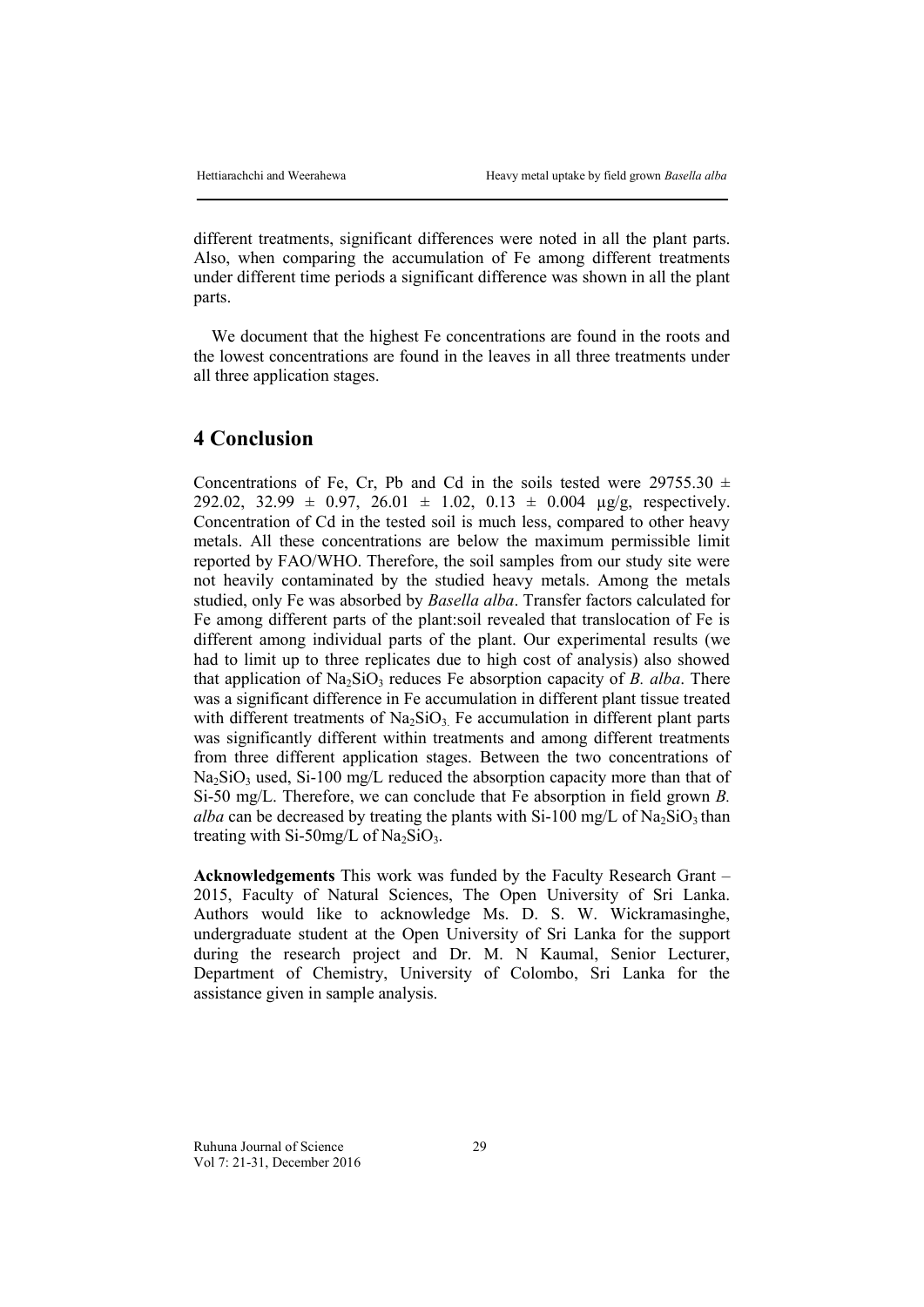## **References**

- Abah J, Mashebe P, Ubwa ST, Denuga DD. 2014. Some heavy metals content of cabbage and soil cultivated in the Bezi bar farm area of Katima Mulilo, Namibia. *American Journal of Chemistry*, 4, No.3, 101-108.
- Bolan NS, Szogi T, Chusavathi B, Seshadri M, Rothrock Jr J, Panneerselvan P. 2010. Uses and management of poultry litter world *Poultry Science. Journal*, 66, 673-698.
- Chen Y, Wu P, Ying Y. 2014. Health risk assessment of heavy metals in vegetables grown around battery production area. *Scientia Agricola*, 71(2), 126-132.
- Chiroma TM, Ebewele RO, Hymore FK. 2014. Comparative Assessment of heavy metal levels in soil, vegetables and urban grey waste water used for irrigation in Yola and Kano. *International Refereed Journal of Engineering and Science,* 3 (2), 01-09.
- Ding TP, Zhou JX, Wan DF, Chen ZY, Wang CY. Zhang F. 2008. Silicon isotope fractionation in bamboo and its significance to the biogeochemical cycle of silicon, *Geochimica et Cosmochimica Acta* 72, 1381-1395.
- Epstein E. 1994. The anomaly of silicon in plant biology. *Proceedings of the National Academy of Science, USA*, 91, 11-17.
- Gal L. 2015. Examining the role of environmental change on emerging infectious diseases and pandemic. *A volume in the advances in human services and public health (AHSPH) book series.*
- Gupta S, Pandotra P, Gupta AP, Dhar JR, Sharma G, Ram G, Husain MK, Bedi YS. 2010. Volatile (As and Hg) and non-volatile (Pb and Cd) toxic heavy metals analysis in rhizome of Zingiber officinale collected from different locations of North Western Himalayas by Atomic Absorption Spectroscopy. *Food and Chemical Toxicology*, 48, 2966-2971.
- Jayasinghe BC , Jayawardena MIFP, Pathiratne KAS. 2005. Comparison of chromium levels of water spinach samples with those of field water samples. *Proceedings of the* 9<sup>*th*</sup> *International Conference on Environmental Science and Technology*, Rhodes Island, Greece.
- Jayathilaka J, Bandara JMRS. 1989. Pesticide management by hill country vegetable farmers. *Tropical Agricultural Research,* 1, 121-131.
- Kananke T, Wansapala J, Gunaratne A. 2014. Heavy Metal Contamination in Green Leafy Vegetables Collected from Selected Market Sites of Piliyandala Area, Colombo District, Sri Lanka. *American journal of food science and technology,* 2.5, 139-144.
- Liu C, Li F, Luo C, Liu X, Wang S, Liu T, Li X. 2009. Foliar application of two silica sols reduced cadmium accumulation in rice grains *Journal of Hazardous Materials,* 161, 1466-1472
- Lux, A, Luxova M, Abe J, Tanimoto E, Hattori T, Inanaga S. 2003. The dynamics of silicon deposition in the sorghum root endodermis, *New Phytologist*. 158, 437-441.
- Ma JF, Takahashi E. 2002. Soil, Fertilizer and Plant Silicon Research in Japan, *Elsevier Science*, Amsterdam.
- Ma JF, Yamaji N, Mitani N, Xu XX, Su YH, McGrath SP, Zhao FJ. 2008. Transporters of arsenite in rice and their role in arsenic accumulation in rice grain. *[Proceedings of the](http://www.ncbi.nlm.nih.gov/pubmed/18626020) [National Academy](http://www.ncbi.nlm.nih.gov/pubmed/18626020) Sciences of the United States of America.*, 105, 9931-9935.
- McLaughlin MJ, Hamon RE, McLaren RG, Speir TW, Rogers SL. 2000. Review: A bioavailability-based rationale for controlling metal and metalloid contamination of agricultural land in Australia and New Zealand. *Australian Journal of Soil Res*earch 38(6), 1037-1086.

Ruhuna Journal of Science 30 Vol 7: 21-31, December 2016